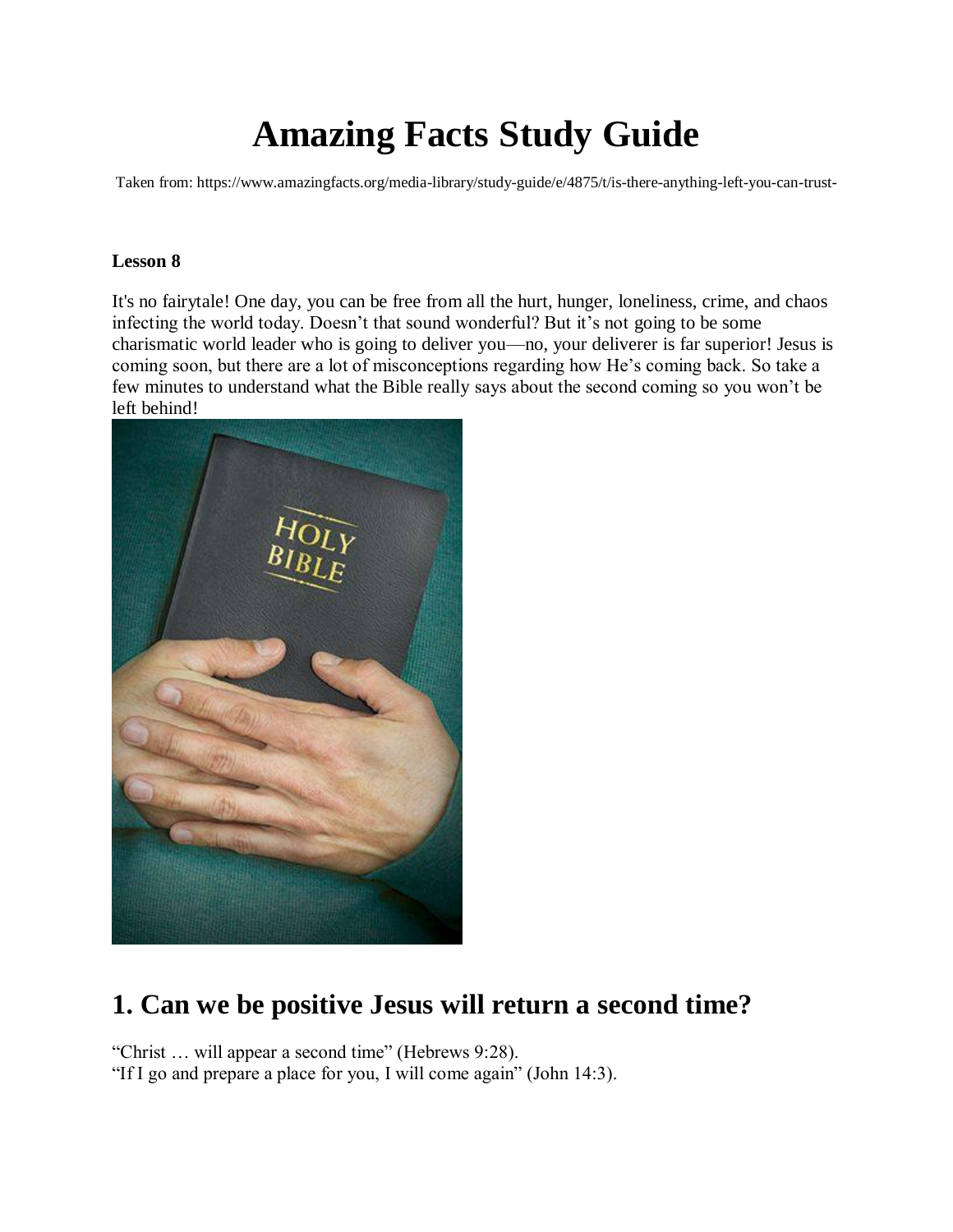**Answer:** Yes! In Matthew 26:64, Jesus testified that He would come back to this earth again. Since the Scriptures cannot be broken (John 10:35), this is proof positive. It is Christ's own personal guarantee. Besides, Jesus fulfilled the prophecies of His first coming—so we can be absolutely certain that He will fulfill the prophecies concerning His second coming too!

## **2. In what manner will Jesus return the second time?**

"When He had spoken these things, while they watched, He was taken up, and a cloud received Him out of their sight. And while they looked steadfastly toward heaven as He went up, behold, two men stood by them in white apparel, who also said, 'Men of Galilee, why do you stand gazing up into heaven? This same Jesus, who was taken up from you into heaven, will so come in like manner as you saw Him go into heaven' " (Acts 1:9–11).

**Answer:** The Scriptures promise that Jesus will return to this earth in the same manner that He left—in a visible, literal, bodily, personal manner. Matthew 24:30 says, "They will see the Son of Man coming on the clouds of heaven with power and great glory." He will come in the clouds literally, as a personal being with a body of flesh and bones (Luke 24:36–43, 50, 51). His coming will be visible; Scripture is clear on these facts!



## **3. Will the second coming of Christ be visible to everyone or only to a select group?**

"Behold, He is coming with clouds, and every eye will see Him" (Revelation 1:7).

"As the lightning comes from the east and flashes to the west, so also will the coming of the Son of Man be" (Matthew 24:27).

"The Lord Himself will descend from heaven with a shout, with the voice of an archangel, and with the trumpet of God. And the dead in Christ will rise first" (1 Thessalonians 4:16).

**Answer:** Every man, woman, and child living in the world when Jesus returns will see Him at His second coming. The staggering brightness of His appearance will stretch from horizon to horizon, and the atmosphere will be charged with brilliant glory like lightning. No one will be able to hide from it. This will be a loud, dramatic event in which even the dead are raised.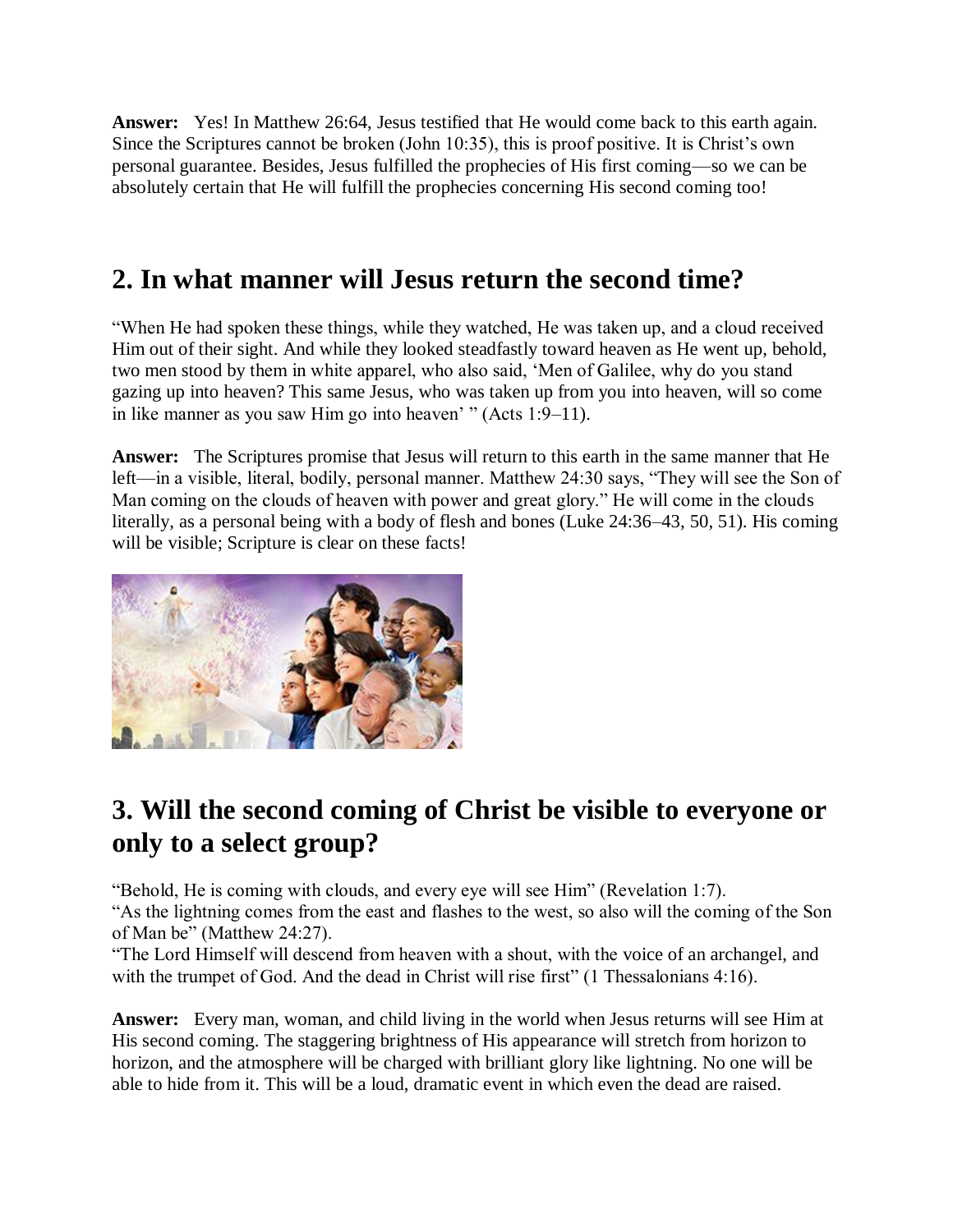*Note: Every person will know the second coming is occurring! Some use 1 Thessalonians 4:16 to suggest a "secret rapture," where the saved disappear from the earth quietly, but it's actually one of the noisiest verses in the Bible: The Lord shouts, a trumpet blasts, and the dead are raised! The second coming is not a quiet event, nor is it only a spiritual coming into the heart. It does not take place at a person's death, nor is it figurative. All these theories are human inventions, but the Bible plainly states that the second coming will be a literal, worldwide, visible, personal appearance of Christ in the clouds.*

## **4. Who will come with Jesus at His second coming, and why?**

"When the Son of Man comes in His glory, and all the holy angels with Him, then He will sit on the throne of His glory" (Matthew 25:31)

**Answer:** All the angels of heaven will come with Jesus at His second coming. As the bright cloud nears the earth, Jesus will send forth His angels, and they will quickly gather together all of the righteous people in preparation for the trip back to heaven (Matthew 24:31).



## **5. What is the purpose of Jesus' second coming to this earth?**

"Behold, I am coming quickly, and My reward is with Me, to give to every one according to his work" (Revelation 22:12).

"I will come again and receive you to Myself; that where I am, there you may be also" (John 14:3).

"That He may send Jesus Christ … whom heaven must receive until the times of restoration of all things" (Acts 3:20, 21).

**Answer:** Jesus is coming back to this earth to save His people, just as He promised, and to take them to the beautiful home He has prepared for them.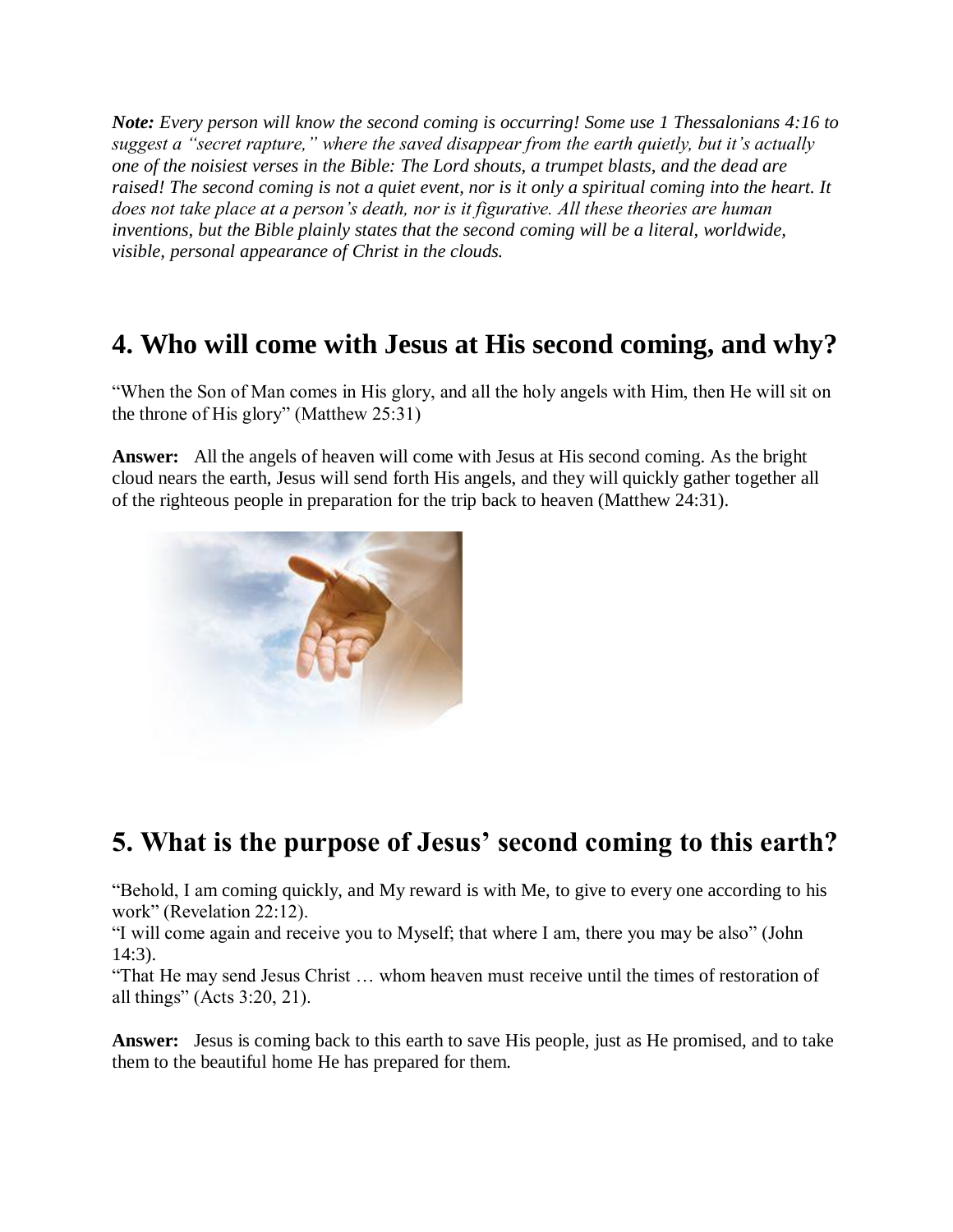

## **6. What will happen to the righteous people when Jesus comes the second time?**

"The Lord Himself will descend from heaven … and the dead in Christ will rise first. Then we who are alive and remain shall be caught up together with them in the clouds to meet the Lord in the air. And thus we shall always be with the Lord" (1 Thessalonians 4:16, 17). "We shall all be changed … and the dead will be raised incorruptible. For … this mortal must put on immortality" (1 Corinthians 15:51–53). "We also eagerly wait for… the Lord Jesus Christ, who will transform our lowly body that it

may be conformed to His glorious body" (Philippians 3:20, 21).

**Answer:** Those who accepted Christ during their lives but have died will be raised from their graves, given perfect and immortal bodies, and will be caught up into the clouds to meet the Lord. The saved living will also be given new bodies and will be caught up to meet the Lord in the air. Jesus will then take all the saved to heaven.

*Note: that Jesus does not touch the earth at His second coming. The saints meet Him "in the air."* So God's people won't be fooled by any report that says Christ is in, for instance, London, *New York, Moscow, or anywhere else on the earth. False christs will appear on the earth and do miracles (Matthew 24:23–27), but Jesus will remain in the clouds above the earth at His second coming.*

## **7. What will happen to the wicked people when Jesus comes again?**

"With the breath of His lips He shall slay the wicked" (Isaiah 11:4).

"At that day the slain of the Lord shall be from one end of the earth even to the other end of the earth" (Jeremiah 25:33).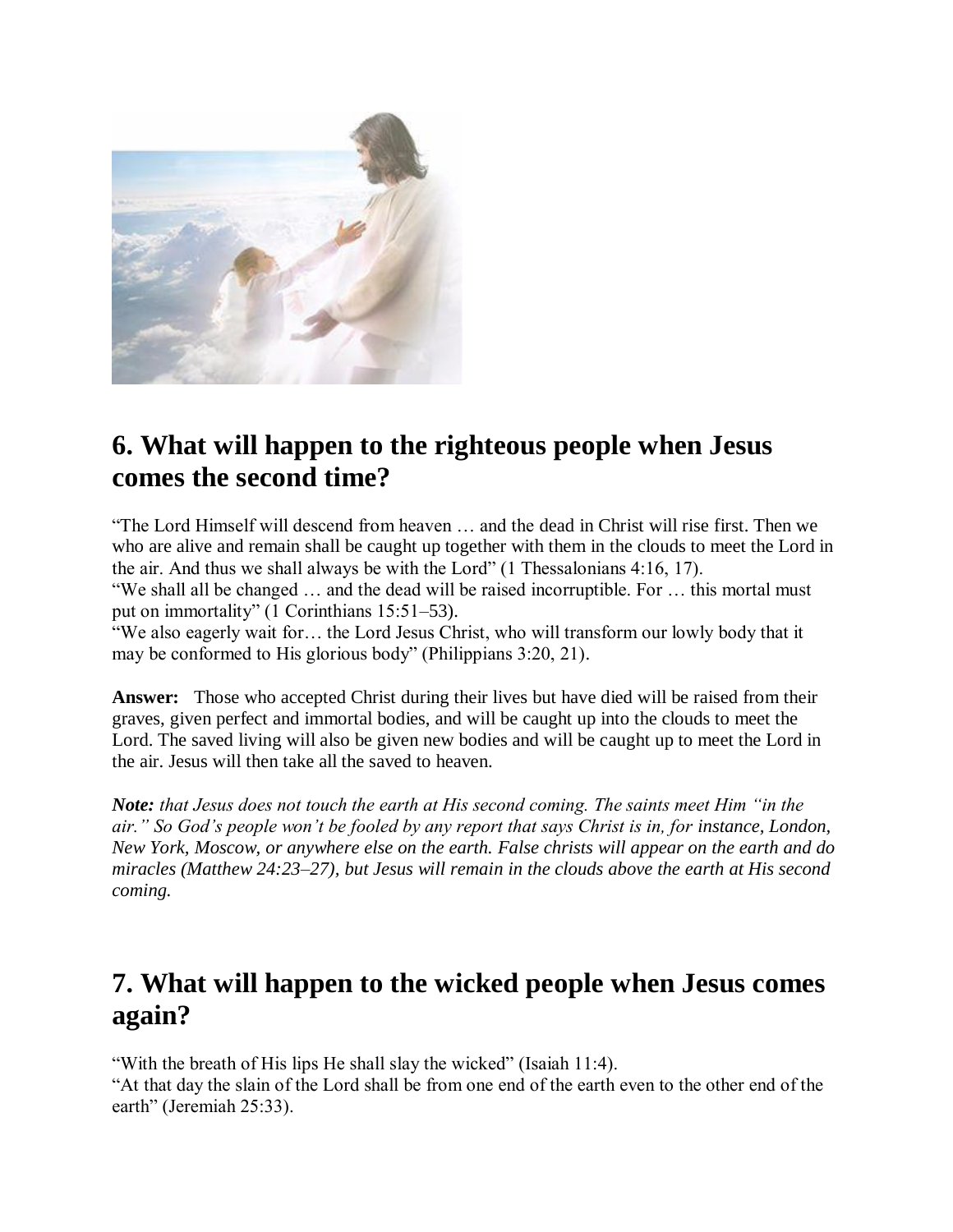**Answer:** Those who are rebelliously clinging to sin when Jesus comes will perish from His radiant glory.



## **8. How will Christ's second coming affect the earth itself?**

"There was a great earthquake, such a mighty and great earthquake as had not occurred since men were on the earth. ... Then every island fled away, and the mountains were not found" (Revelation 16:18, 20).

"I beheld, and indeed the fruitful land was a wilderness, and all its cities were broken down at the presence of the Lord" (Jeremiah 4:26).

"The Lord makes the earth empty and makes it waste. … The land shall be entirely emptied" (Isaiah 24:1, 3).

**Answer:** The earth will be seized by a great earthquake at the coming of the Lord. This earthquake will be so devastating that it will leave the world in a state of total destruction.

## **9. Does the Bible give specific information regarding the nearness of Christ's second coming?**

**Answer:** Yes! Jesus Himself said, "When you see all these things, know that it is near—at the doors!" (Matthew 24:33). The Lord placed signs all along the way from His ascension to His second coming. See below ...

#### A. The Destruction of Jerusalem

*Prophecy:* **"Not one stone shall be left here upon another, that shall not be thrown down. …**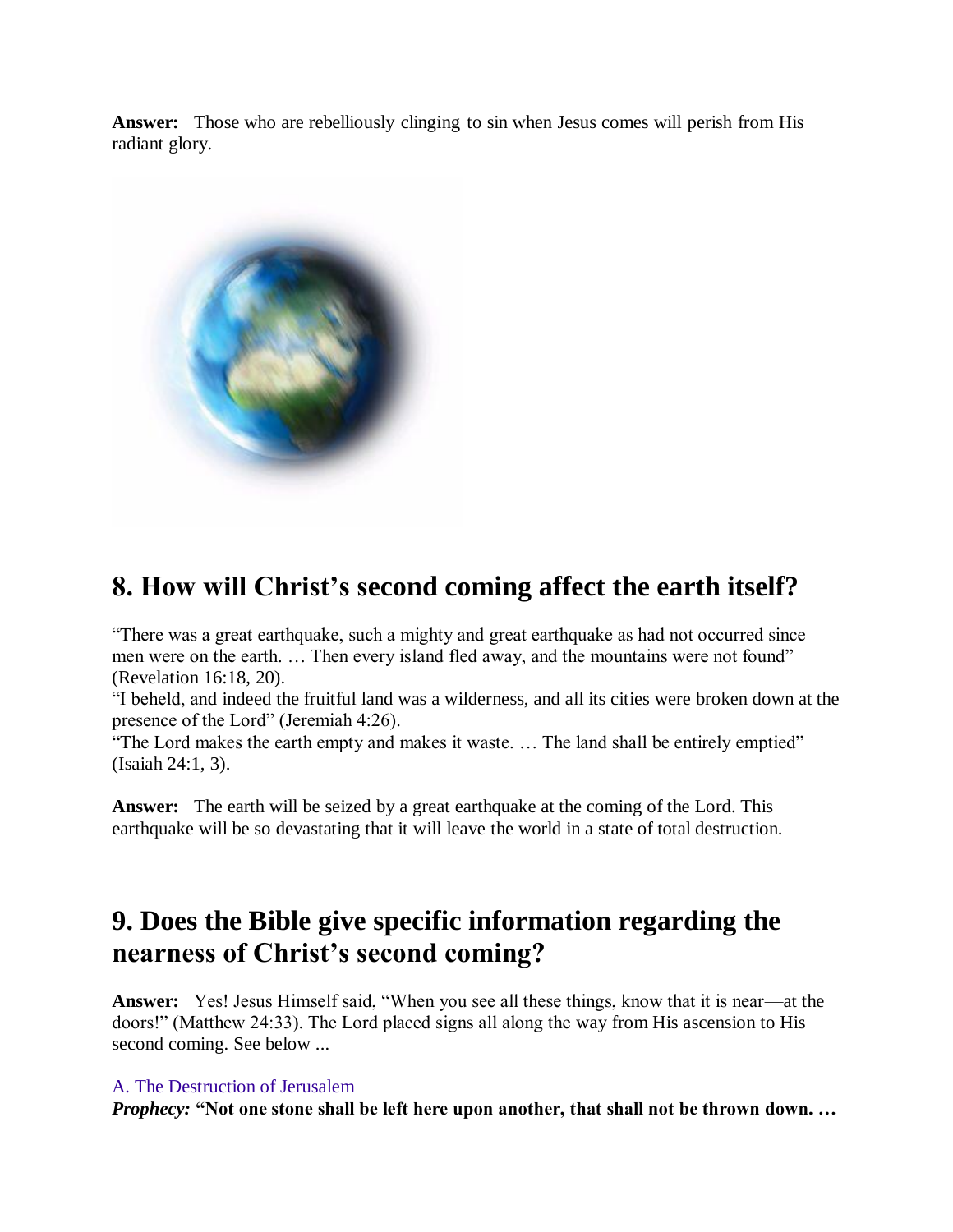#### **Let those who are in Judea flee to the mountains" (Matthew 24:2, 16).**

Fulfillment: Jerusalem was destroyed in ad 70 by the Roman warrior Titus.

#### B. Great Persecution, Tribulation

#### *Prophecy:* **"Then there will be great tribulation, such as has not been since the beginning of the world" (Matthew 24:21).**

Fulfillment: This prophecy points primarily to the tribulation that took place during the Dark Ages and was instigated by the apostate Christian church. It lasted more than 1,000 years. Over 50 million Christians were slain by the false church, which "has shed more innocent blood than any other institution that has ever existed among mankind." W.E.H. Lecky, *History of the Rise and Influence of the Spirit of Rationalism in Europe*, (Reprint New York: Braziller, 1955) Vol. 2, pp. 40-45.

#### C. Sun Turned into Darkness

#### *Prophecy:* **"Immediately after the tribulation of those days the sun will be darkened" (Matthew 24:29).**

Fulfillment: This was fulfilled by a day of supernatural darkness on May 19, 1780. It was not an eclipse. One eyewitness described, "The 19th of May, 1780, was a remarkable dark day. Candles were lighted in many houses; the birds were silent and disappeared, and the fowls retired to roost. … A very general opinion prevailed that the day of judgment was at hand." *Connecticut Historical Collections,* compiled by John Warner Barber (2nd ed. New Haven: Durrie & Peck and J.W. Barber, 1836) p. 403.

#### D. Moon Turned into Blood

#### *Prophecy:* **"The sun shall be turned into darkness, and the moon into blood, before the coming of the great and awesome day of the Lord" (Joel 2:31).**

Fulfillment: The moon became as red as blood on the night of "the dark day," May 19, 1780. One observer said, in Stone's History of Massachusetts, "The moon which was at its full, had the appearance of blood."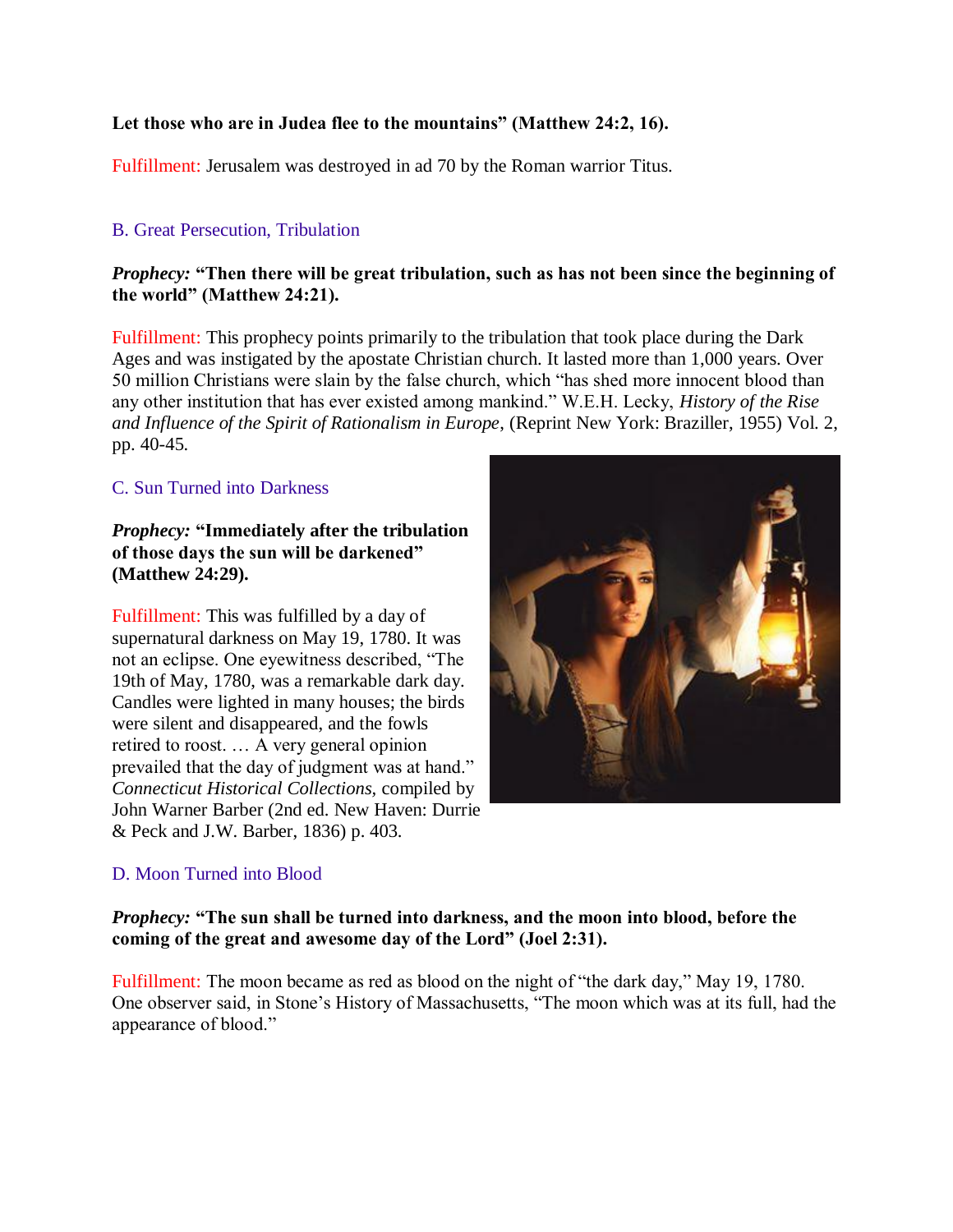#### E. Stars Fall from Heaven

#### *Prophecy:* **"The stars will fall from heaven" (Matthew 24:29).**

Fulfillment: A stunning star shower took place on the night of November 13, 1833. It was so bright that a newspaper could be read on an otherwise dark street. People thought the end of the world had come. Look into this. It is most fascinating—and a sign of Christ's coming. One writer said, "For nearly four hours the sky was literally ablaze."\*

\*Peter A. Millman, "The Falling of the Stars," *The Telescope,* 7 (May-June, 1940) 57.



#### F. Jesus Comes in the Clouds

*Prophecy:* **"Then the sign of the Son of Man will appear in heaven, and then all the tribes of the earth will mourn, and they will see the Son of Man coming on the clouds of heaven with power and great glory" (Matthew 24:30).**

Fulfillment: This is the next great event. Are you ready?



## **10. How can we know when we have reached the very last days of earth's history? Does the Bible describe the world and its people in the last generation?**

**Answer:** Yes! Look at the following signs of the last days. You will be amazed. And these are just a few of many signs that show we are in the closing days of earth's history.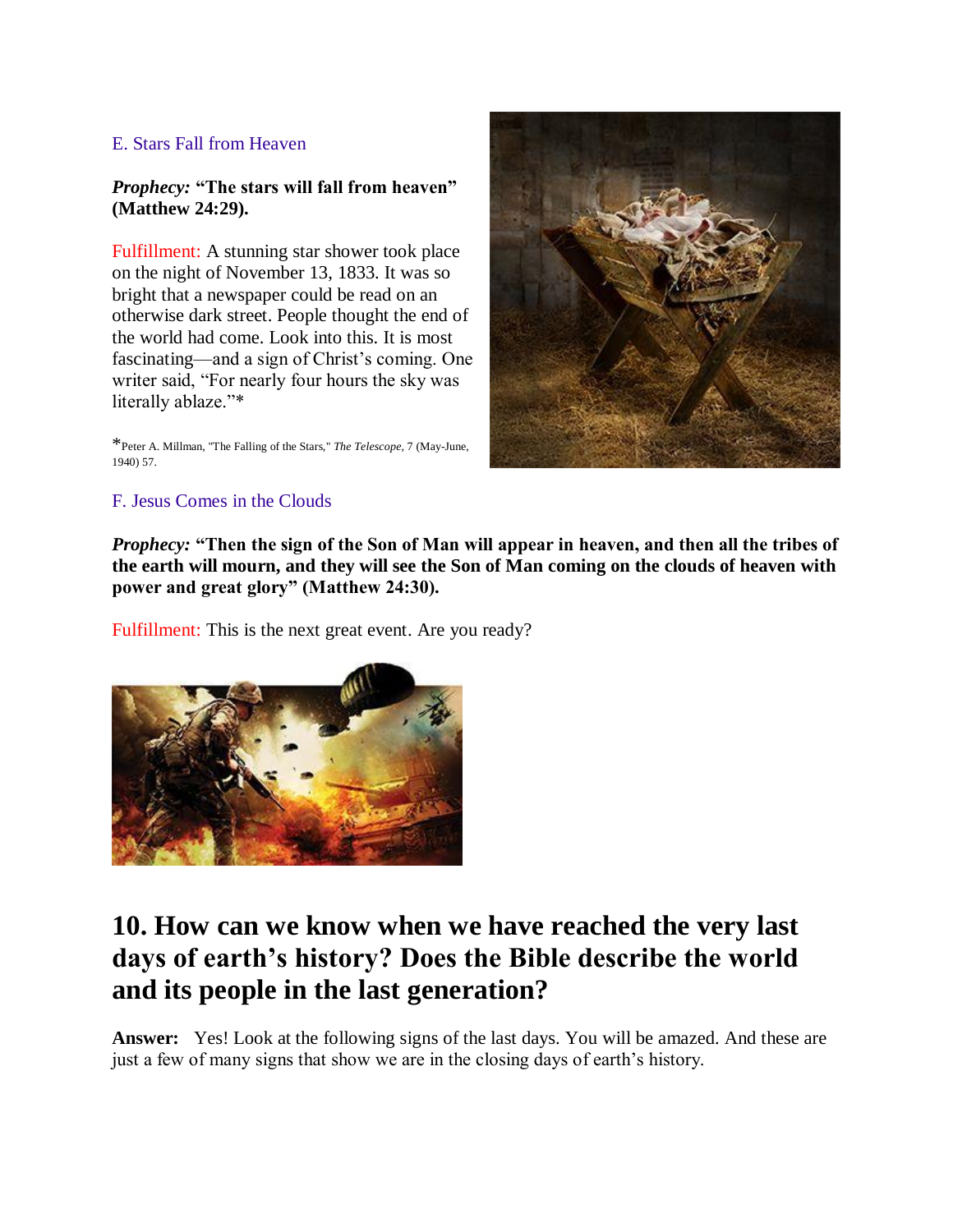#### A. Wars and Commotions

#### *Prophecy:* **"When you hear of wars and commotions, do not be terrified; for these things must come to pass" (Luke 21:9).**

Fulfillment: Wars and terror attacks are affecting millions worldwide. Only Jesus' soon coming will bring an end to the pain and destruction.

B. Unrest, Fear, and Upheavel

*Prophecy:* **"There will be … on the earth distress of nations, with perplexity … men's hearts failing them from fear and the expectation of those things which are coming on the earth" (Luke 21:25, 26).**

Fulfillment: This is a very accurate picture of the world today—and there is a reason: We are the people of the very last days of earth's history. The tense atmosphere present in the world today should not surprise us. Christ foretold it. It should convince us that His coming is near.

#### C. Increase of Knowledge

*Prophecy:***"The time of the end … knowledge shall increase" (Daniel 12:4).**

Fulfillment: The dawn of the Information Age makes this one obvious. Even the most skeptical mind must admit that this sign is fulfilled. Knowledge is exploding in all areas of science medicine, technology, and more.

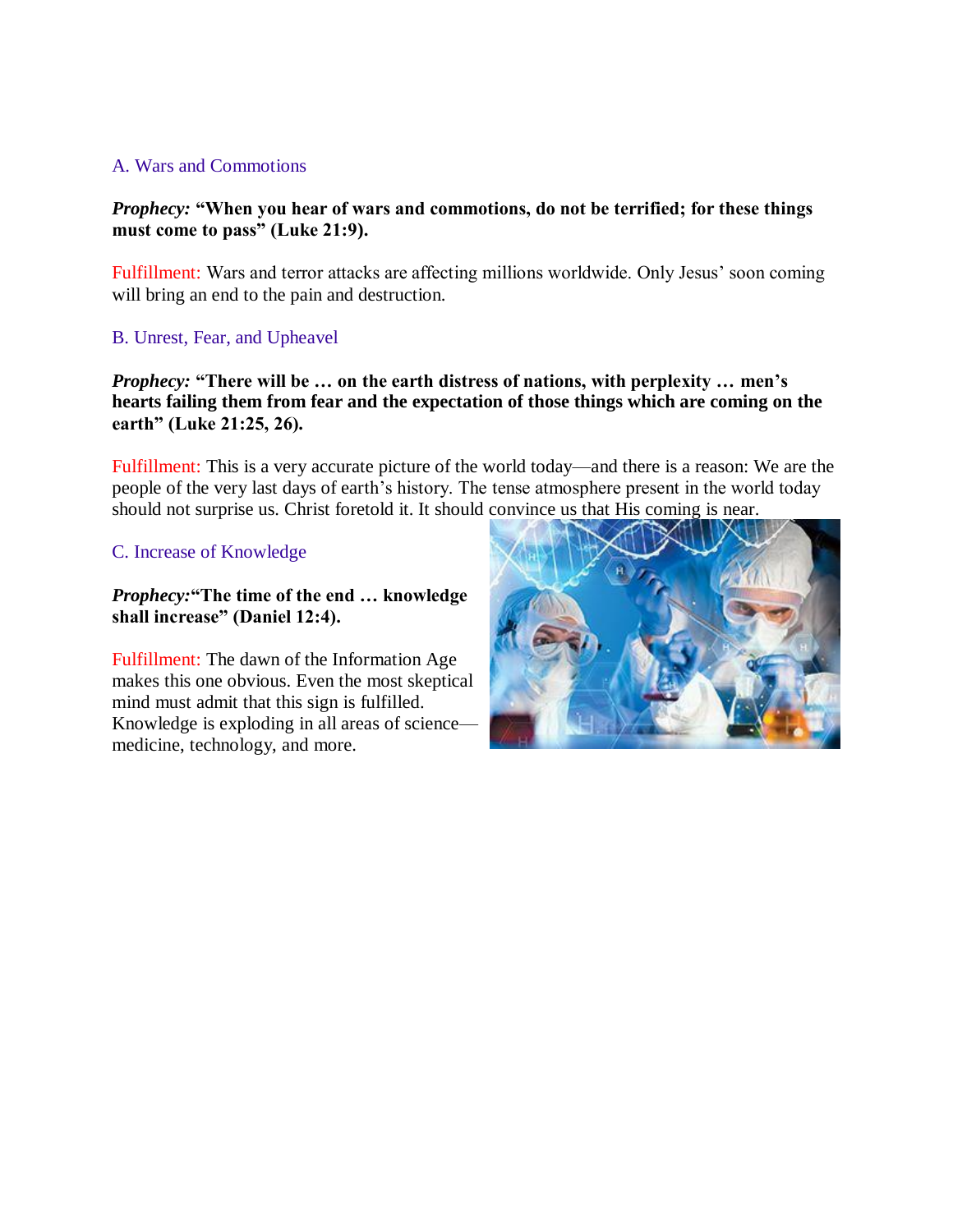

#### D. Scoffers and Religious Skeptics

*Prophecy:* **"Scoffers will come in the last days" (2 Peter 3:3). "They will not endure sound doctrine. … They will turn their ears away from the truth, and be turned aside to fables" (2 Timothy 4:3, 4).**

Fulfillment: It isn't difficult to see the fulfillment of this prophecy today. Even religious leaders are denying the plain Bible teachings of Creation, the Flood, the divinity of Christ, the second coming, and many other Bible truths. Public educators teach our youth to scoff at the Bible record and substitute evolution and other false teachings for the plain facts of God's Word.

#### E. Moral Degeneracy, Decline of Spirituality

*Prophecy:* **"In the last days … men will be lovers of themselves … unloving … without selfcontrol … despisers of good … having a form of godliness but denying its power" (2 Timothy 3:1–3, 5).**

Fulfillment: America is in the midst of a spiritual crisis. People from all walks of life are saying so. Nearly one marriage in two ends in divorce. The current generation's decreasing interest in Bible spirituality is a plain fulfillment of God's Word. For a real shock, see how many of the last-day sins listed in 2 Timothy 3:1–5 you see described in the news today. Nothing short of the coming of the Lord will stem the tide of evil now engulfing the world.

#### F. Craze for Pleasure

*Prophecy:* **"In the last days … men will be … lovers of pleasure rather than lovers of God" (2 Timothy 3:1, 2, 4).**

Fulfillment: The world has gone crazy for pleasure. Only a few people attend church regularly, but thousands jam sporting arenas and other places of amusement. Americans are spending billions each year for pleasure and only "peanuts," in comparison, for God's causes. Pleasure-mad Americans waste billions of hours in front of the TV searching for worldly gratification—in direct fulfillment of 2 Timothy 3:4.

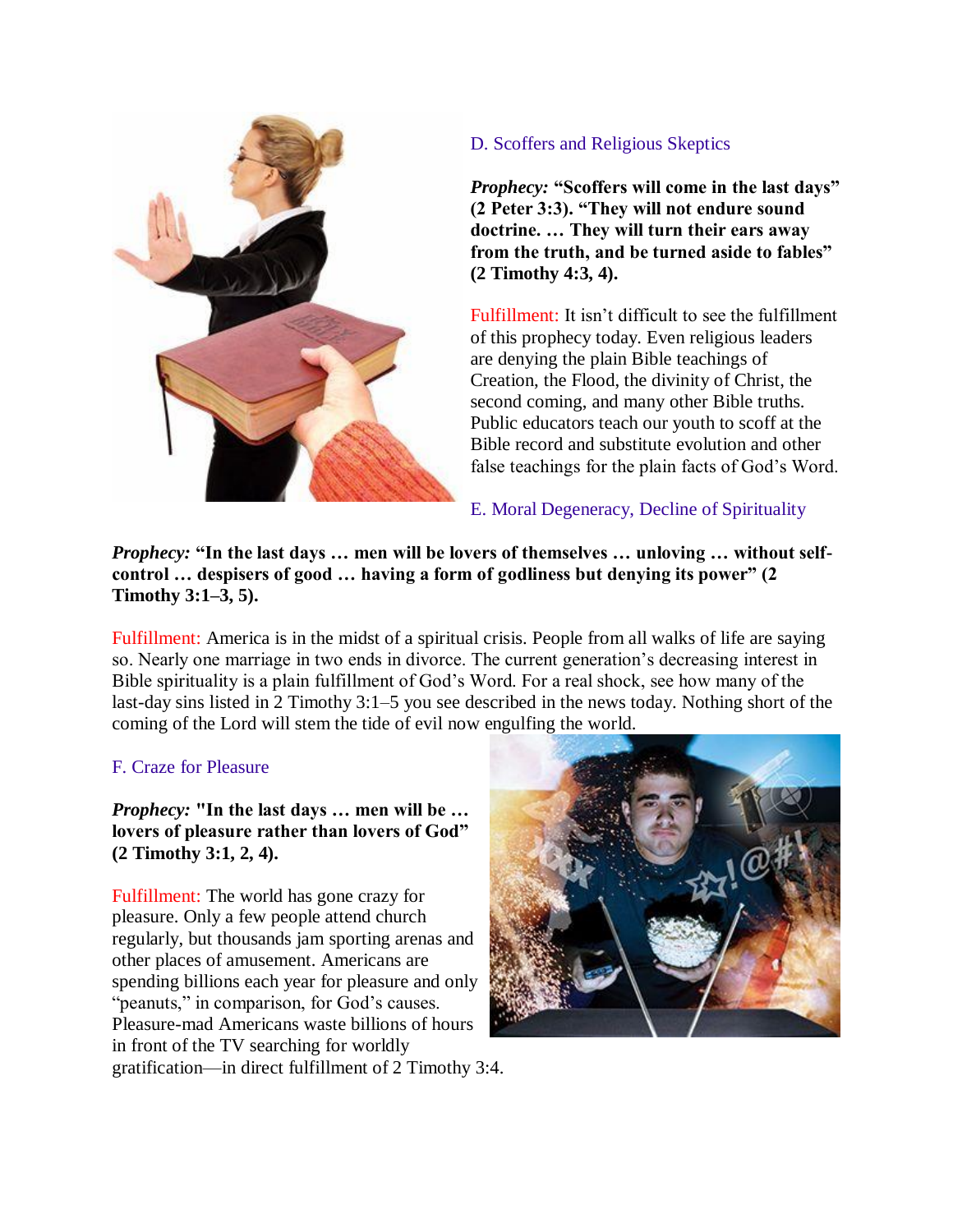

G. Increasing Lawlessness, Bloody Crimes, and Violence

*Prophecy:* **"Lawlessness will abound" (Matthew 24:12). "Evil men and impostors will grow worse and worse" (2 Timothy 3:13). "The land is filled with crimes of blood, and the city is full of violence" (Ezekiel 7:23).**

Fulfillment: It is obvious that this sign is fulfilled. Lawlessness is increasing with shocking rapidity. Many fear for their lives just stepping out the door of their homes. Many today are concerned about the survival of civilization

because crime and terror sweeps forward relentlessly.

#### H. Natural Disaster and Upheaval

#### *Prophecy:* **"There will be great earthquakes in various places, and famines and pestilences … and on the earth distress of nations, with perplexity" (Luke 21:11, 25).**

Fulfillment: Earthquakes, tornadoes, and floods are increasing at an unprecedented rate. Thousands die daily of starvation, disease, and lack of water and health care—all signs that we live in earth's last hours.

#### I. A Special Message to the World in the Last Days

#### *Prophecy:* **"This gospel of the kingdom will be preached in all the world as a witness to all the nations, and then the end will come" (Matthew 24:14).**

Fulfillment: The great, last-warning message of Christ's second coming is now being presented in nearly every world language. Before Jesus' second coming, every person in the world will be warned of His soon return.

#### J. A Turning to Spiritism

#### *Prophecy:* **"In latter times some will depart from the faith, giving heed to deceiving spirits" (1 Timothy 4:1). "They are spirits of demons" (Revelation 16:14).**

Fulfillment: People today, including a vast number of the heads of nations, seek counsel from psychics, channelers, and spiritists. Spiritism has invaded Christian churches as well, propped up by the unbiblical teaching of the immortality of the soul. The Bible teaches that the dead are dead. (See Study Guide 10 for more on this subject.)

#### K. Capital Labor Trouble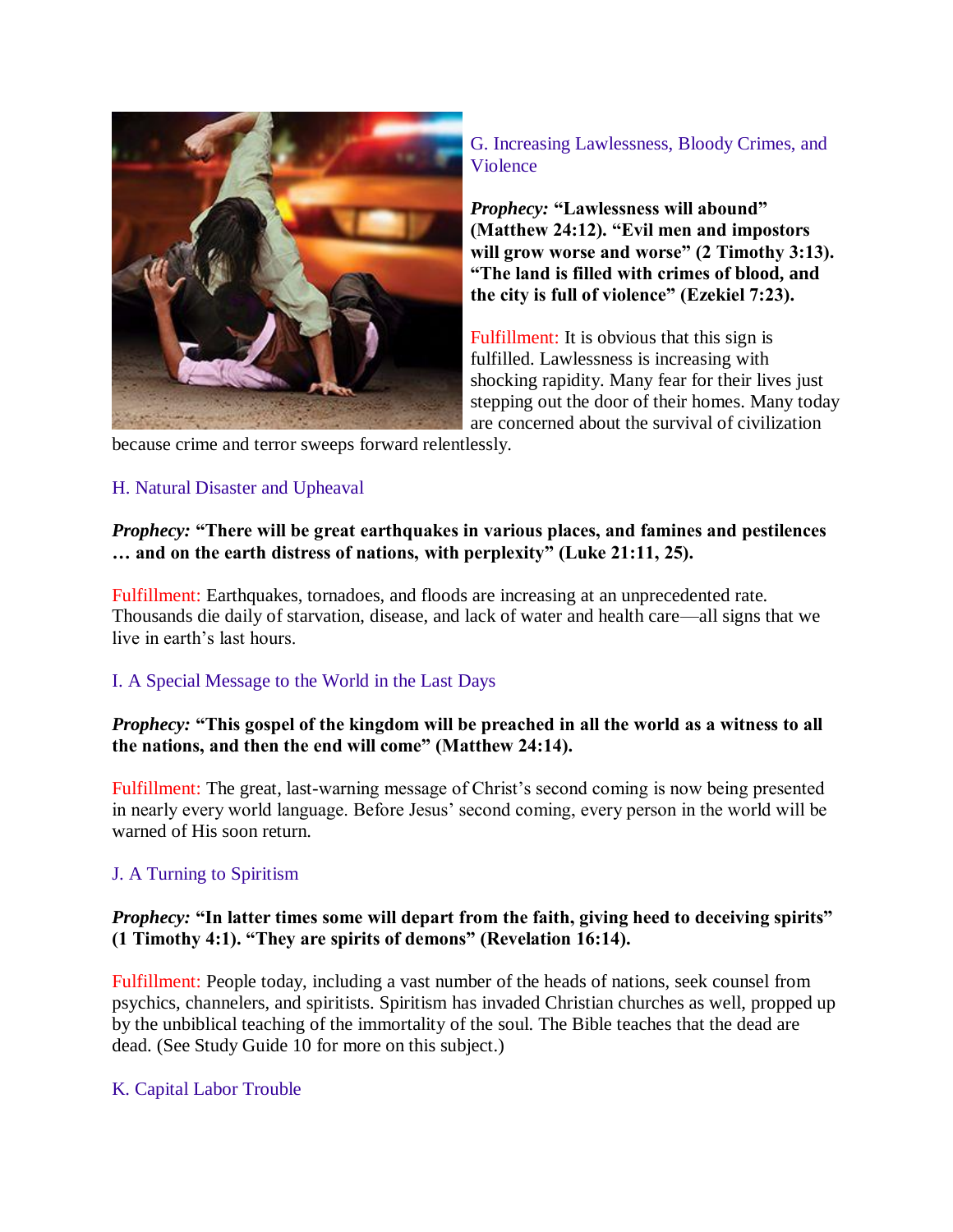*Prophecy:* **"The wages of the laborers who mowed your fields, which you kept back by fraud, cry out; and the cries of the reapers have reached the ears of the Lord. … Be patient … for the coming of the Lord is at hand" (James 5:4, 8).**

Fulfillment: Trouble between capital and labor is predicted for the last days. Do you doubt this is fulfilled?



**11. Just how near is the Lord's second coming?**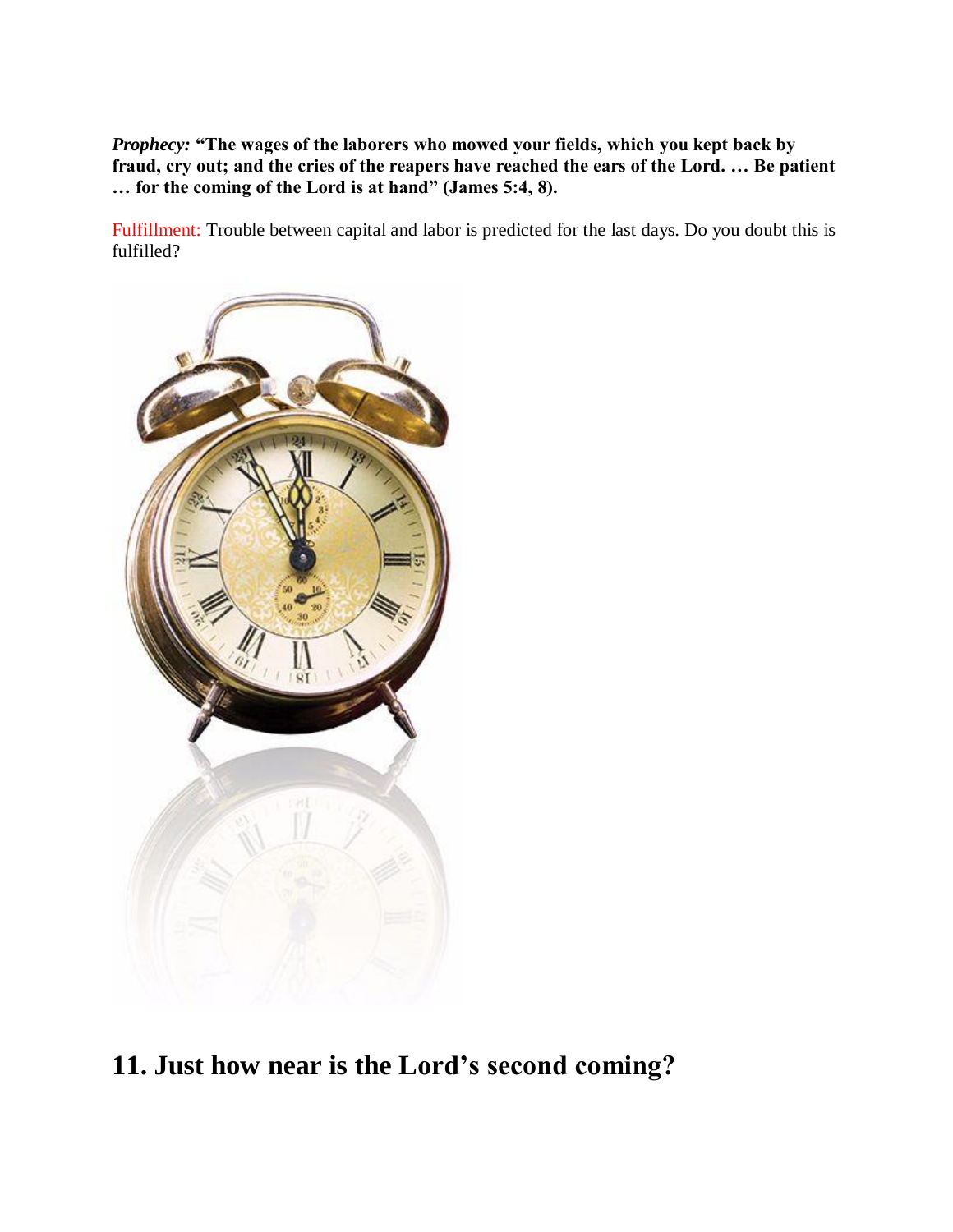"Now learn this parable from the fig tree: When its branch has already become tender and puts forth leaves, you know that summer is near. So you also, when you see all these things, know that it is near—at the doors! Assuredly, I say to you, this generation will by no means pass away till all these things take place" (Matthew 24:32–34).

**Answer:** The Bible is very specific and plain on this point. Almost all the signs have been fulfilled. We cannot know the day and hour of Christ's return (Matthew 24:36), but we can know that His coming is near. God has promised to finish things very quickly now (Romans 9:28). Christ is coming back to this earth for His people soon. Are you ready?



## **12. Satan is telling many falsehoods regarding the second coming of Christ and, with lying wonders and miracles, will deceive millions. How can you be certain you will not be deceived?**

"They are spirits of demons, performing signs [miracles]" (Revelation 16:14).

"False christs and false prophets will rise and show great signs and wonders to deceive, if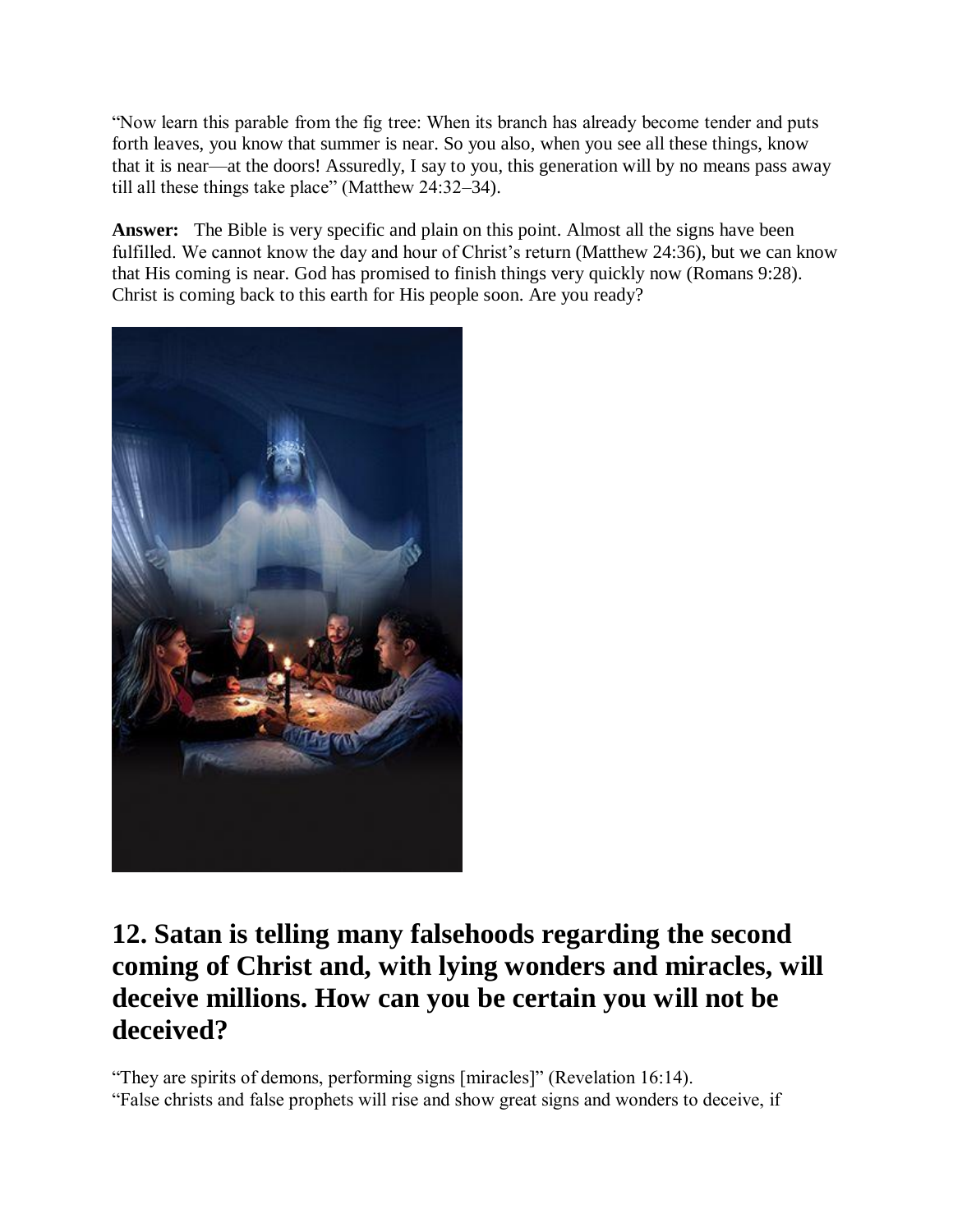possible, even the elect" (Matthew 24:24).

"To the law and to the testimony! If they do not speak according to this word, it is because there is no light in them" (Isaiah 8:20).

**Answer:** Satan has invented many false teachings about the second coming and is deceiving millions into believing that Christ has already come or that He will come in a manner not consistent with the Bible's teachings. But Christ has warned us of Satan's strategy, saying, "Take heed that no one deceives you" (Matthew 24:4). He has exposed Satan's falsehoods so we can be forewarned, and He reminds us, "See, I have told you beforehand" (Matthew 24:25). For example, Jesus stated specifically that He will not appear in the desert or come to a séance chamber (verse 26). There is no reason to be deceived if we learn what God teaches about Christ's second coming. People who know what the Bible says about the second coming will not be led astray by Satan. All others will be deceived.



**13. How can you be certain you'll be ready when Jesus comes back?**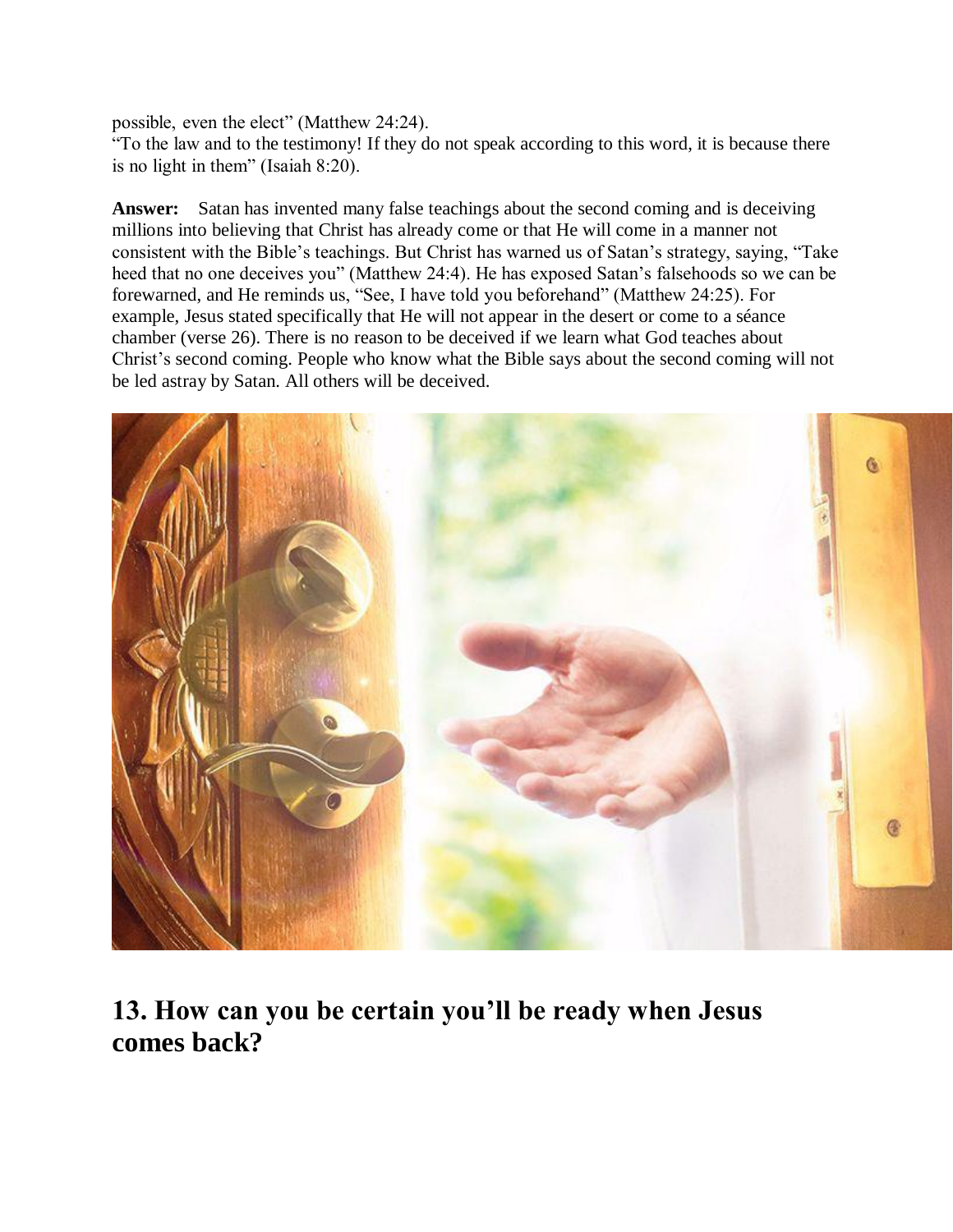"The one who comes to Me I will by no means cast out" (John 6:37). "As many as received Him, to them He gave the right to become children of God" (John 1:12). "I will put My laws in their mind and write them on their hearts" (Hebrews 8:10). "Thanks be to God, who gives us the victory through our Lord Jesus Christ" (1 Corinthians 15:57).

**Answer:** Jesus said, "Behold, I stand at the door and knock. If anyone hears My voice and opens the door, I will come in" (Revelation 3:20). Through the Holy Spirit, Jesus knocks and asks to come into your heart so that He can change your life. If you turn your life over to Him, He will erase all your sins (Romans 3:25) and give you the power to live a godly life (Philippians 2:13). As a free gift, He bestows upon you His own righteous character so you can stand unafraid before a holy God. Doing His will becomes a pleasure. It is so simple that many doubt its reality, but it's true. Your part is simply to give your life to Christ and let Him live within you. His part is to work the mighty miracle within you that changes your life and prepares you for His second coming. It is a free gift. You need only accept it.

## **14. Of what great danger does Christ warn us?**

"Be ready, for the Son of Man is coming at an hour you do not expect" (Matthew 24:44). "Take heed to yourselves, lest your hearts be weighed down with carousing, drunkenness, and cares of this life, and that Day come on you unexpectedly" (Luke 21:34). "As the days of Noah were, so also will the coming of the Son of Man be" (Matthew 24:37).

**Answer:** There is great danger in becoming so busy with the cares of this life or so entranced by the pleasures of sin that the coming of the Lord could sneak up on us as the Flood did on the world in Noah's day, and we would be surprised, unprepared, and lost. Sadly, this will be the experience of millions. Jesus is coming back very soon. Are you prepared?

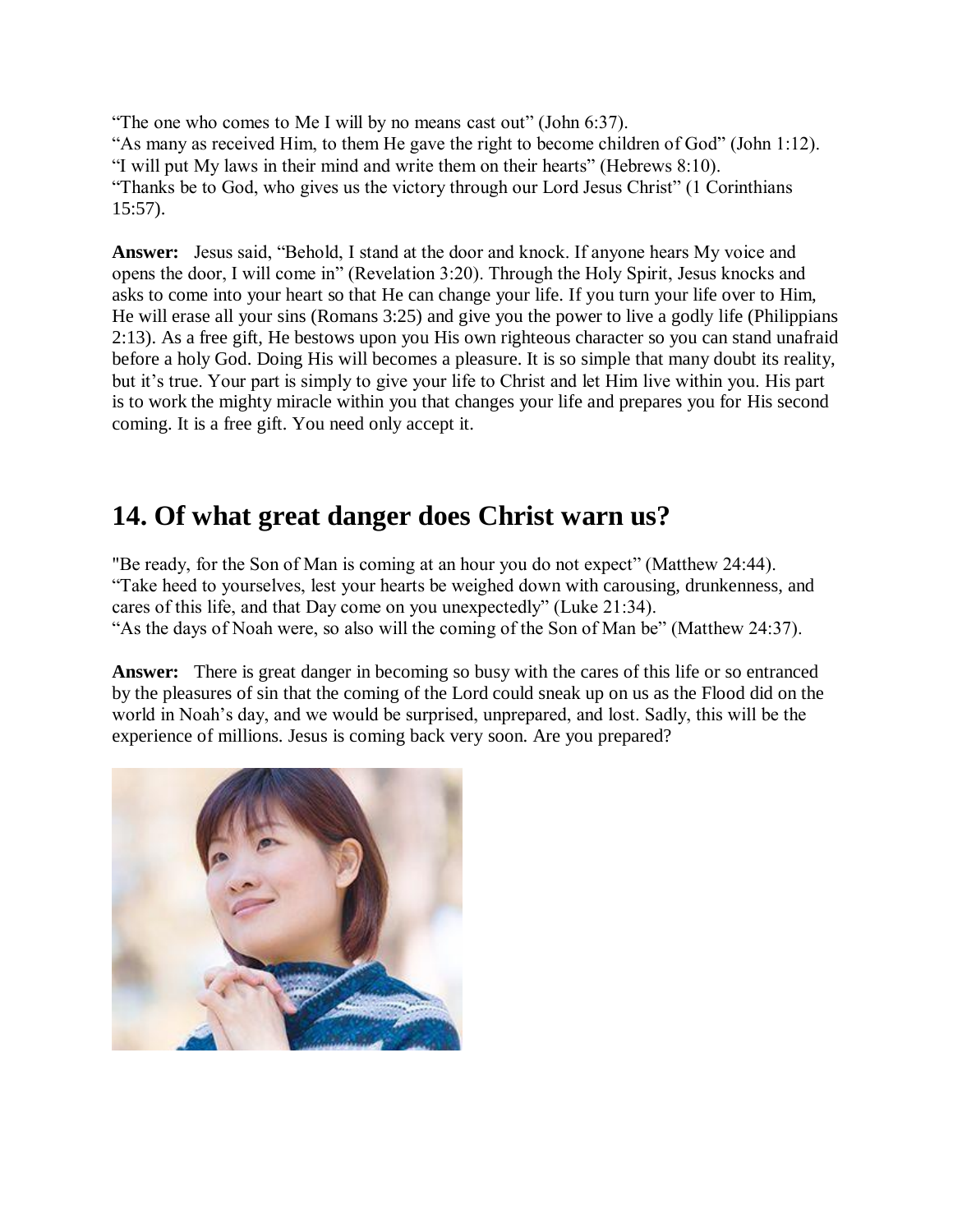## **15. Do you want to be ready when Jesus returns for His people?**

**Answer:**

## **Thought Questions**

#### **1. Isn't the great tribulation yet to come?**

It is true that a terrible tribulation will cover the earth just before Jesus returns to deliver His people. Daniel described it as "a time of trouble, such as never was" (Daniel 12:1). However, Matthew 24:21 refers to the awful persecution of God's people during the Dark Ages, when millions were slain.

#### **2. Since the Lord is coming "as a thief in the night," how can anyone know anything about it?**

The answer is found in 1 Thessalonians 5:2–4: "You yourselves know perfectly that the day of the Lord so comes as a thief in the night. For when they say, 'Peace and safety!' then sudden destruction comes upon them, as labor pains upon a pregnant woman. And they shall not escape. But you, brethren, are not in darkness, so that this Day should overtake you as a thief." The emphasis of this passage is on the suddenness of the day of the Lord. It comes as a thief only for those who are unprepared, not for those who are prepared—those called "brethren."

#### **3. When will Christ set up His kingdom on the earth?**

After the great 1,000-year period of Revelation 20. This millennium begins at the second coming, when Jesus takes the righteous from earth to heaven to live and reign with Him "a thousand years" (Revelation 20:4). At the close of the 1,000 years, "the holy city, new Jerusalem" (Revelation 21:2) comes down from heaven to the earth with all the saints (Zechariah 14:1, 5) and the wicked dead of all ages are raised to life (Revelation 20:5). They surround the city to capture it (Revelation 20:9), but fire comes down from out of heaven and devours them. This fire purifies the earth and burns up all traces of sin (2 Peter 3:10, Malachi 4:3). Then God creates a new earth (2 Peter 3:13; Isaiah 65:17; Revelation 21:1) and gives it to the righteous, and "God Himself will be with them and be their God" (Revelation 21:3). Perfect, holy, happy beings, restored once again to the perfect image of God, will at last be at home in a sinless,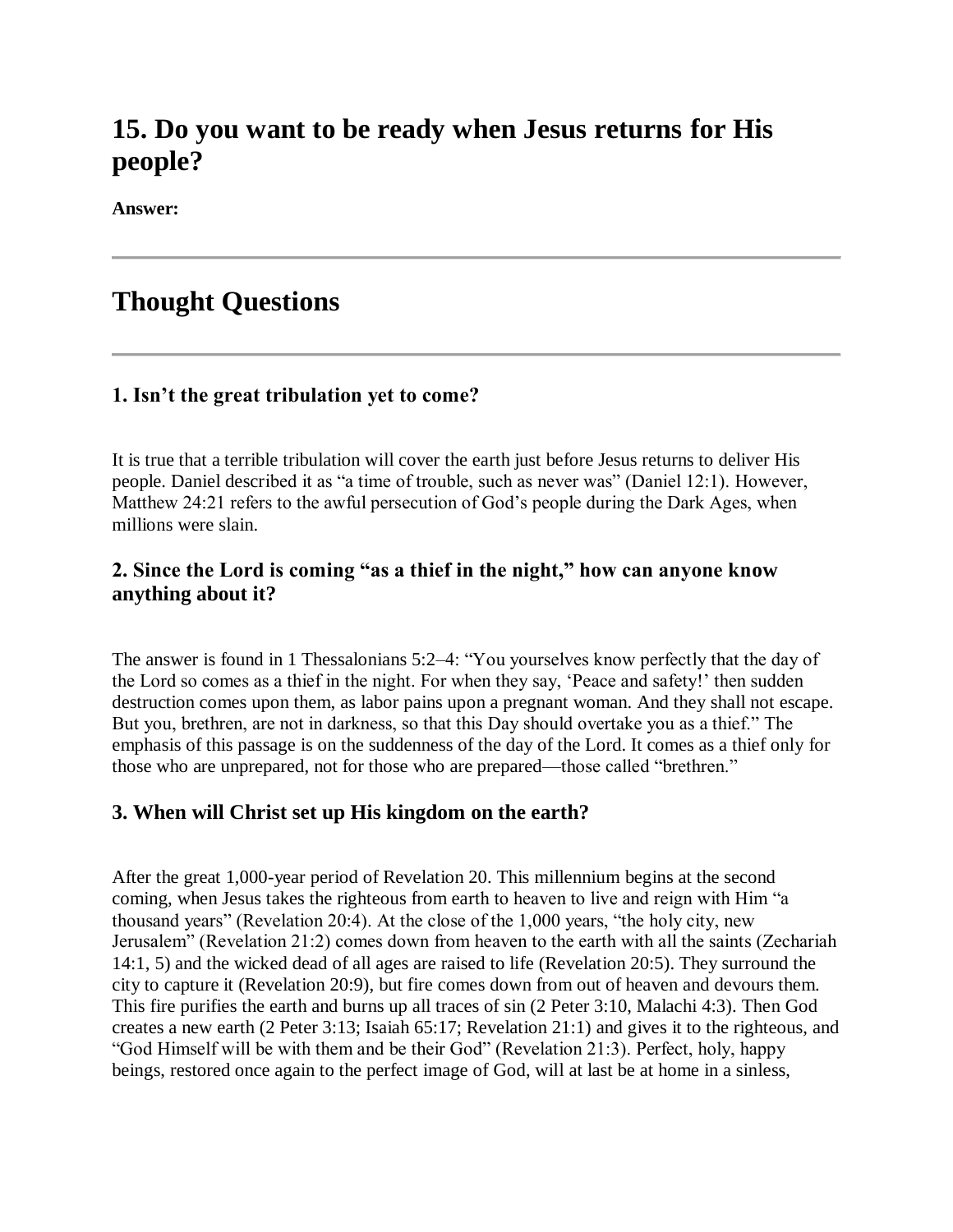spotless world as God originally planned. (For more information on God's beautiful new kingdom, see Study Guide 4. For more about the 1,000 years, see Study Guide 12.)

### **4. Why don't we hear more preaching and teaching today regarding Christ's second coming?**

The devil is responsible. He well knows that the second coming is the "blessed hope" (Titus 2:13) of the Christian, and that once understood, it changes the lives of men and women and leads them to take a personal, active part in spreading that good news to others. This infuriates Satan, so he influences those who have "a form of godliness" (2 Timothy 3:5) to scoff, saying, "Where is the promise of His coming? For since the fathers fell asleep, all things continue as they were from the beginning" (2 Peter 3:3, 4). Those who deny or make light of Christ's second advent as a literal, soon coming event are fulfilling Bible prophecy—and doing the devil a service.

#### **5. But wasn't Jesus speaking of a secret rapture when He said in Luke 17:36, "One will be taken and the other left"?**

No. There is no indication that the event is secret. Jesus was describing Noah's flood and the destruction of Sodom. (See Luke 17:26–37.) He told how God spared Noah and Lot and destroyed the wicked. He said specifically that the flood and fire "destroyed them all" (verses 27, 29). Plainly, in each case, a few were taken to safety and the rest were destroyed. Then He added, "Even so will it be in the day when the Son of Man is revealed" (verse 30). To illustrate, Jesus continued, "Two men will be in the field: the one will be taken and the other left" (verse 36). There is nothing secret about His return. "Every eye will see Him" (Revelation 1:7). At His second coming, Christ publicly and openly takes the righteous up into the clouds (1 Thessalonians 4:16, 17), while His holy presence slays the wicked (Isaiah 11:4; 2 Thessalonians 2:8). That's why Luke 17:37 speaks of the bodies of the wicked and mentions the eagles (or vultures) gathered around them. (See also Revelation 19:17, 18.) The wicked who are left behind at Christ's coming are left dead. (For more on the "secret rapture" theory, contact us for our book on the subject.)

## **Quiz Questions**

#### **1. At His second coming (1)**

- \_\_\_\_\_ Christ will arrive privately and visit certain cities of the earth.
- \_\_\_\_\_ Christ will appear in the desert.
- \_\_\_\_\_ Christ will remain in the clouds and call the righteous up to meet Him in the air.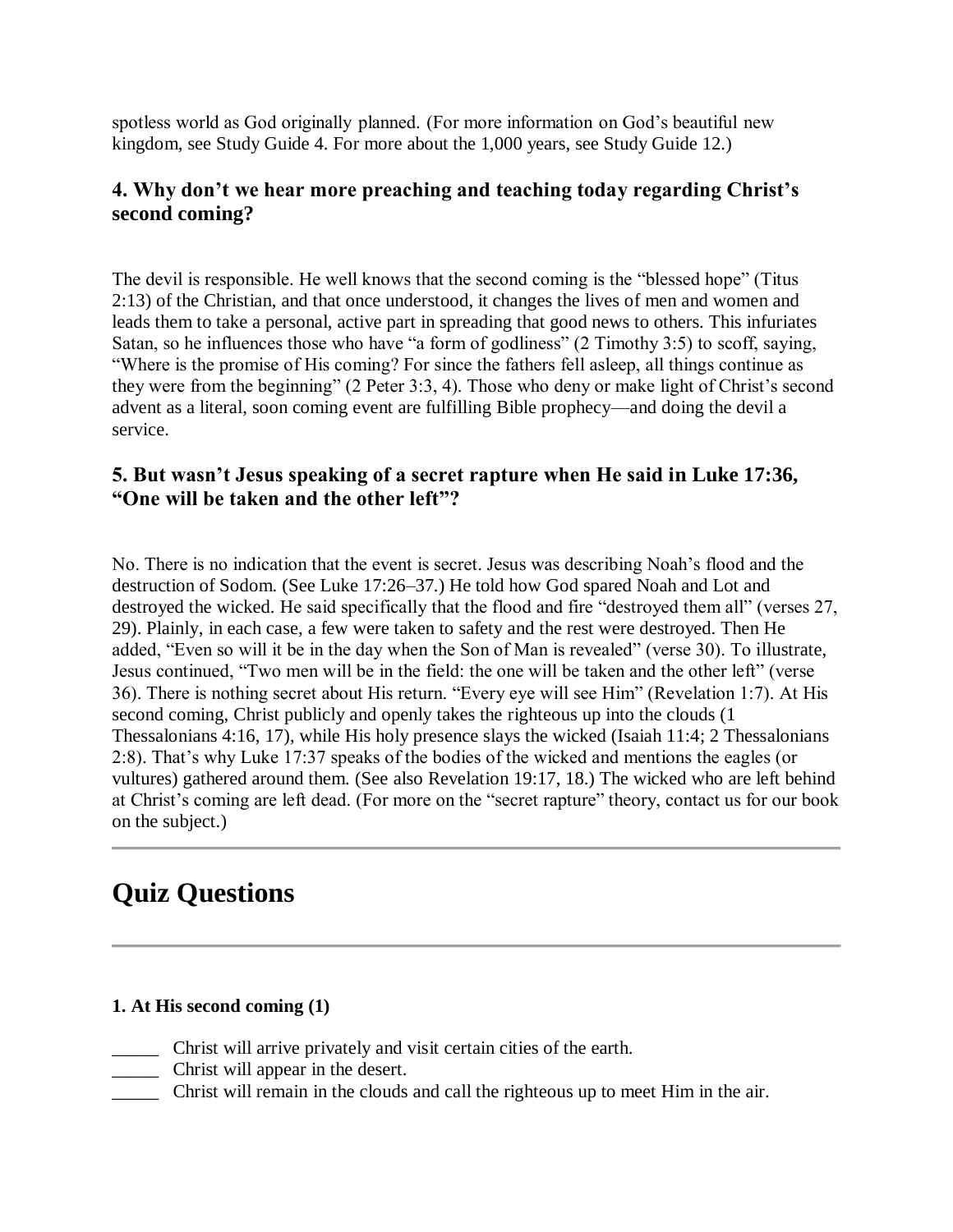#### **2. When Jesus returns to this earth (1)**

\_\_\_\_\_ Only the righteous will see Him.

- \_\_\_\_\_ Every eye will see Him.
- \_\_\_\_\_ People will not know it until it is announced on TV.

#### **3. What will happen to the righteous at Christ's second coming? (2)**

\_\_\_\_\_ Righteous dead will be raised, given immortality, caught up into clouds, and taken to heaven.

- \_\_\_\_\_ Righteous living will be given immortality, caught up into clouds, and taken to heaven.
- \_\_\_\_\_ Righteous will stay here and convert the wicked.
- \_\_\_\_\_ Righteous will be secretly snatched away.

#### **4. On the basis of biblical signs, Christ's coming (1)**

- \_\_\_\_\_ Will be very, very soon!
- \_\_\_\_\_ Will be several hundred years from now.
- \_\_\_\_\_ Has already occurred.

#### **5. The wicked who are living when Jesus returns will be (1)**

- \_\_\_\_\_ Placed in hell, where they will burn forever.
- \_\_\_\_\_\_\_ Slain at His second coming.
- **EXECUTE:** Spared and given another chance.

#### **6. Check the statements below that tell the truth about Christ's second coming: (4)**

- \_\_\_\_\_ He will come secretly.
- \_\_\_\_\_ The second coming is the experience of conversion.
- He will come in the clouds.
- \_\_\_\_\_ Christ comes for us on our deathbed.
- \_\_\_\_\_ The wicked will not see Him.
- \_\_\_\_\_ All the angels will be with Him.
- \_\_\_\_\_ He will not actually touch the earth.
- \_\_\_\_\_ It is possible to know the day and hour of His coming.
- \_\_\_\_\_ Millions will be surprised and lost.

#### **7. At Christ's second coming (1)**

- \_\_\_\_\_ The whole world will be ready and waiting.
- \_\_\_\_\_ There will be a devastating, worldwide earthquake.
- The wicked will be converted.

#### **8. Mark all statements that are true signs of the last days of earth: (7)**